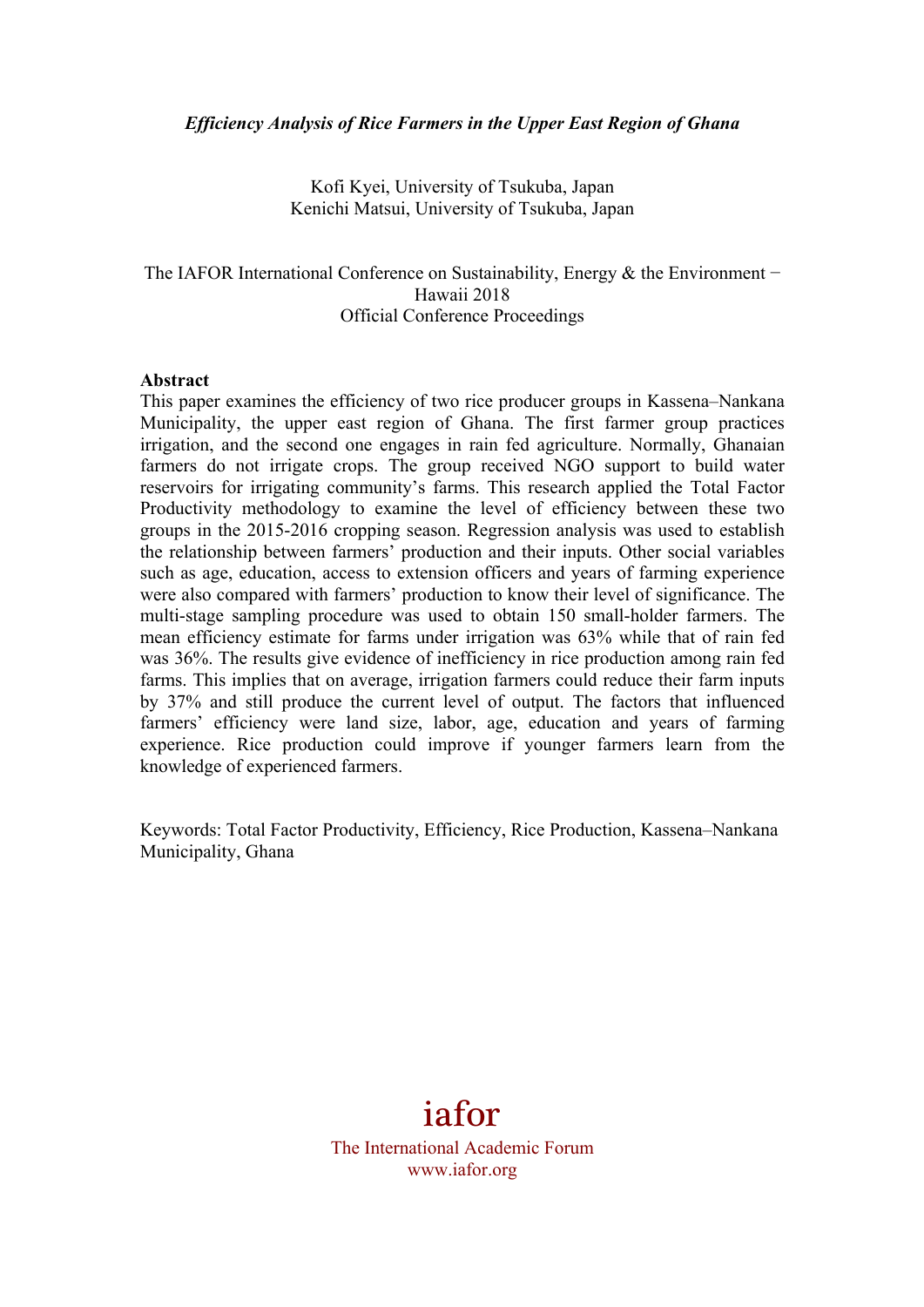# **1. Introduction**

Rice is one of the main staple foods in the upper east region of Ghana. This region is among the major producers of rice in the country, but has experienced a decline in the production of rice from 2008 to 2013 (Ministry of Food and Agriculture, 2014). This declining trend poses a threat to food security in the country. As one of major causes, local farmers in this region emphasized more frequent flooding incidences because of the upper river spillage from Bagre Dam in neighboring Burkina Faso. Although this spillage occurs annually, these farmers appeared to be convinced about this reason.

As an agricultural extension officer, Kofi Kyei investigated this area, but all flooded areas did not appear to be negatively affected. In fact, rice production in the northern and the upper west regions have increased. We then considered the scenario in which the Bagre Dam spillage might not be the major cause of the rice production decline. This paper, therefore, examines the causes of rice production decline in the upper east region.

# **2. Study Area**

According to the 2010 Ghana population and housing census, Kassena-Nankana Municipality had the total population of 109,944, representing 10.5 percent of the upper east region. Males constitute about 49 percent. About 73 percent of them live in rural areas (Ghana Statistical Service, 2014). The municipality had about 19,790 households. The average household size in the municipality was 5.4 persons per household. Children constituted about 45 percent.

This study area is predominantly agricultural region. In 2010, about 83 percent was engaged in agriculture. In rural areas, 93.1 percent of households practiced agriculture whereas in urban areas, about 57 percent engaged in agriculture. More than 96 percent of these households were crop farmers who typically combined it with poultry (chicken) farming (Ghana Statistical Service, 2014). According to the 2017 Ghana agricultural productivity survey report, the upper east region had 109,905 rice farmers, of which more than 9,000 were in Kassena-Nankana Municipality (Ministry of Food and Agriculture, 2017).

## **3. Methodology**

# **3.1. Samples**

In order to better understand various conditions rice farmers faced in the upper east region, we collected the data through interviews and questionnaire surveys from practicing smallholder rice farmers in five communities of Kassena–Nankana Municipality. The multi-stage sampling procedure was used in selecting these five communities. In May and June 2016, we interviewed 75 smallholder rice farmers who had practiced irrigation agriculture to obtain input and output data for the 2015-2016 cropping season. In order to compare the efficiency and productivity of these farmers, we collected another group of 75 smallholder rice farmers who had engaged in rain fed rice farming at five communities. These five communities are Yogbania, Korania, Biu, Gaani and Bonia.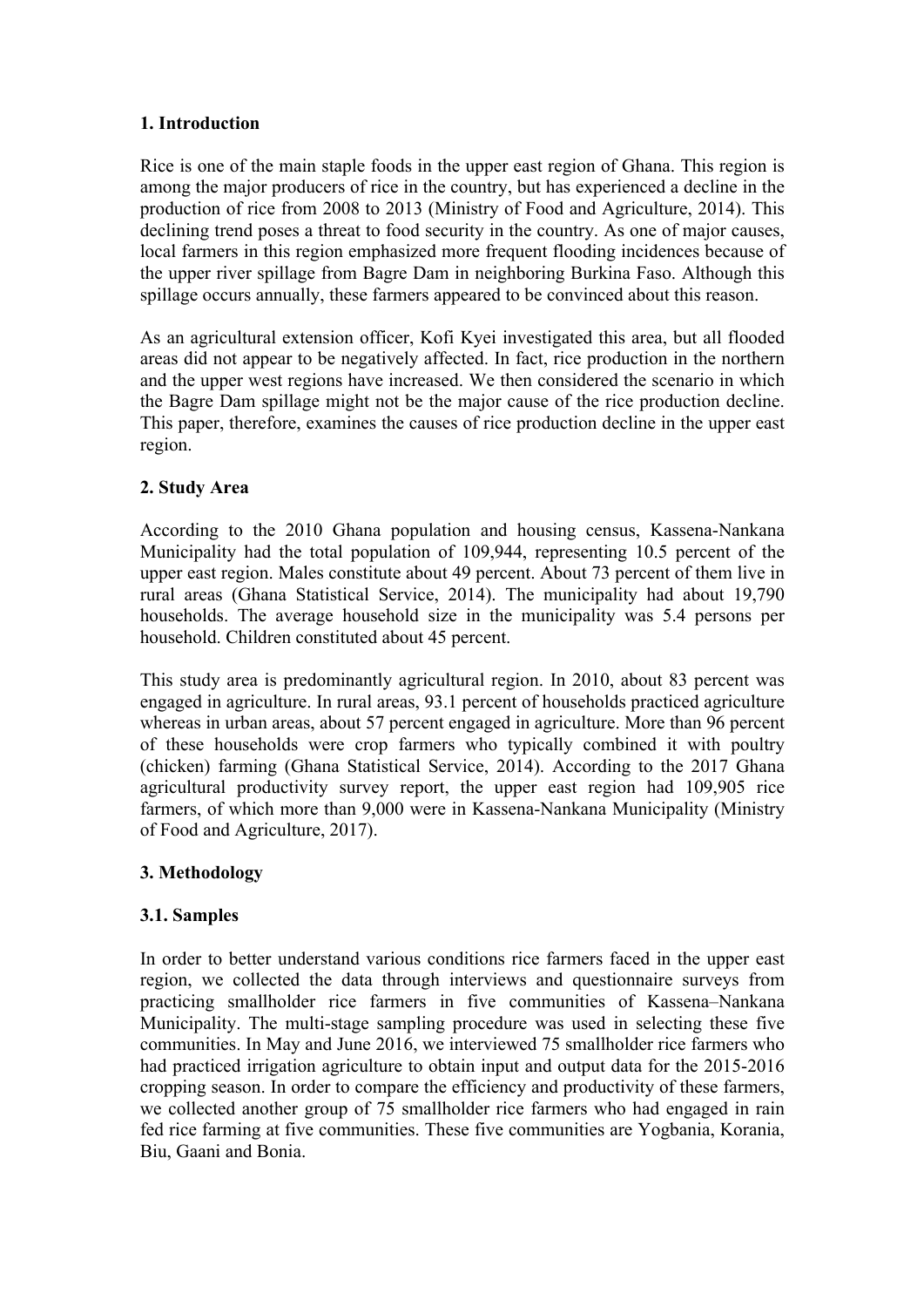# **3.2. Total Factor Productivity**

To determine the efficiencies of the two farmer groups, this study used the Total Factor Productivity (TFP) model. The Total Factor Productivity measures the extent to which farm inputs of production is efficiently used. Efficiency is determined by the ratio of useful aggregate output to aggregate inputs of production. The Total Factor Productivity model is given as  $A = Y/X$ . A is the total factor productivity or efficiency of the individual farmer. Y is aggregate output and X is the aggregate input of production. The aggregate output means the cost of a bag of rice by the total number of rice bags produced after harvest. Aggregate input means the total cost of seeds multiplied by the total cost of fertilizer and the total cost of labor.

# **3.3. Regression Analysis**

The study then carried out a regression analysis to establish the relationship between farmers' production and their inputs. This helps determine how significant the inputs of production were on farmers production. Other social characteristics such as age, education, years of farming experience were also compared with the production to determine the level of significance.

# **4. Results and Discussion**

# **4.1. Farmers Social Characteristics**

Table 1 shows farmers' social characteristics in the study area. The average mean ages for both rain fed, and irrigation farmers were forty-seven and forty-eight years old. The average household size in the study area was ten persons, of which four were children. Most farmers were educated up to the junior high school level. Both farmer groups had limited access to extension service officers for the 2015-2016 cropping season. On average, farms in the study area received extension services for only twice in the year. Both farmer groups used three to four acres of land for rice cultivation. This means that most farmers engaged in rice farming for subsistence rather than business.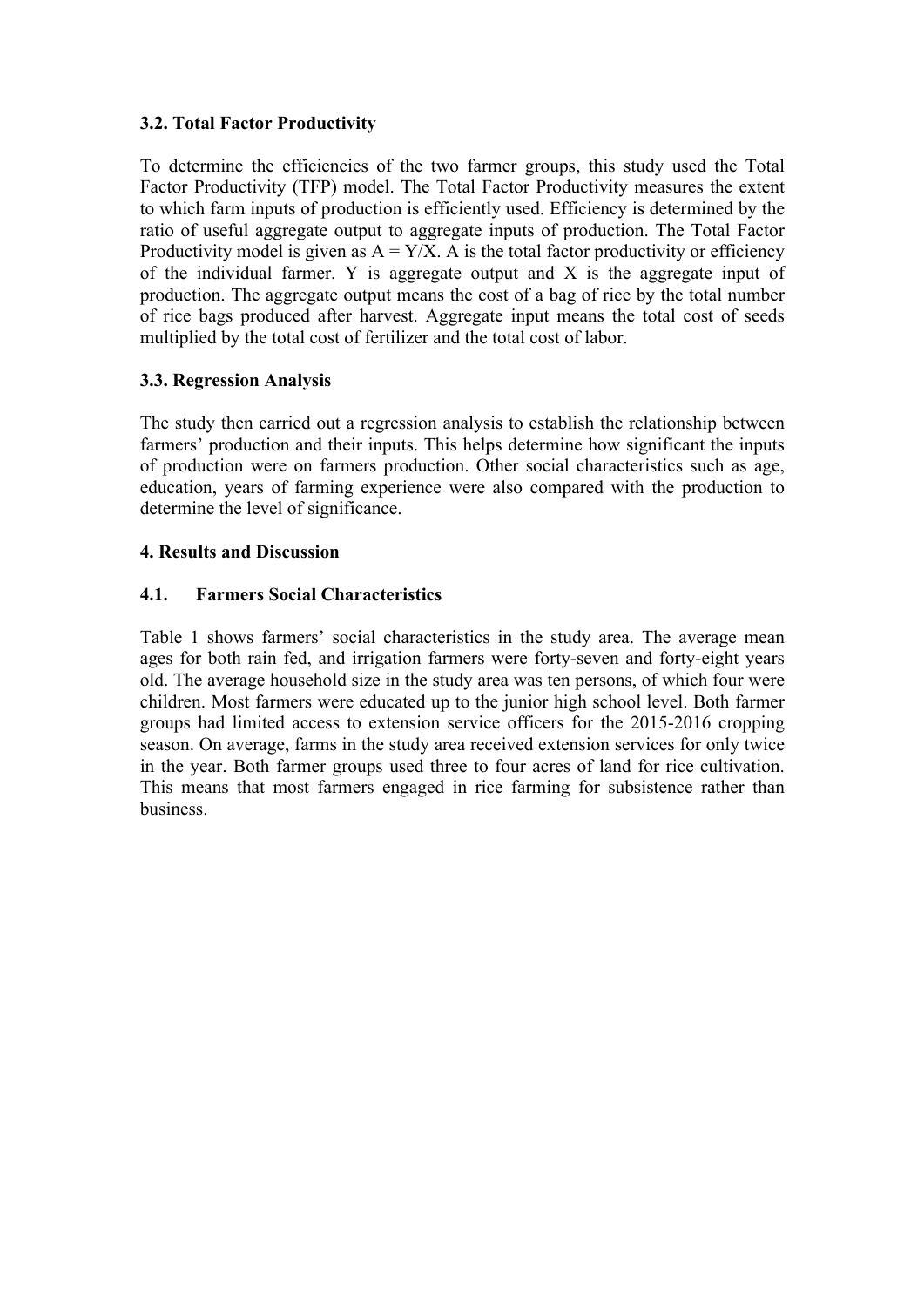|                           | Irrigation     |                     | Rain fed       |       |
|---------------------------|----------------|---------------------|----------------|-------|
| Farmers                   | Mean           | S. D <sup>1</sup> . | Mean           | S. D. |
| Age                       | 48             | 10.96               | 47             | 11.05 |
| Land Size (acre)          | $\overline{4}$ | 2.08                | 3              | 2.23  |
| Years of Land use         | 15             | 8.13                | 13             | 7.77  |
| Household Size            | 10             | 5.56                | 10             | 6.22  |
| Number of Children in     | 4              | 2.71                | 4              | 2.47  |
| Household                 |                |                     |                |       |
| Household members         | 5              | 2.34                | 6              | 2.83  |
| engaged in farming        |                |                     |                |       |
| Number of hired labor     | 9              | 4.83                | 7              | 3.52  |
| engaged in farming        |                |                     |                |       |
| <b>Years of Schooling</b> | 7              | 4.82                | 7              | 4.7   |
| Extension service contact | 2              | 1.08                | $\overline{2}$ | 1.01  |
| (number of times a year)  |                |                     |                |       |

Table 1: Descriptive Statistics of Farmers Social Characteristics

Table 2 shows the quantity of rice produced by gender for the 2015-2016 cropping season. Male irrigation farmers produced 3,320 bags or 332,000 kg of rice whereas their female counterparts produced 658 bags or 65,800 kg of rice. At rain fed farms, males produced 2,458 bags or 245,800 kg of rice and females produced 897 bags or 89,700 kg of rice.

Female farmers in the study area could not increase their production due to insufficient labor force and lack of land access. Farm sizes were greatly influenced by the traditional land tenure system. Most of these lands were owned by men. Those women who owned the land had either inherited or received it as a gift from their husbands. Most land owners preferred to sell their lands to men. Customarily men can pay laborers, but woman cannot. Women also had limited time to spend in the farms due to their household chores and childcare responsibilities.



 <sup>1</sup> S.D. means Standard Deviation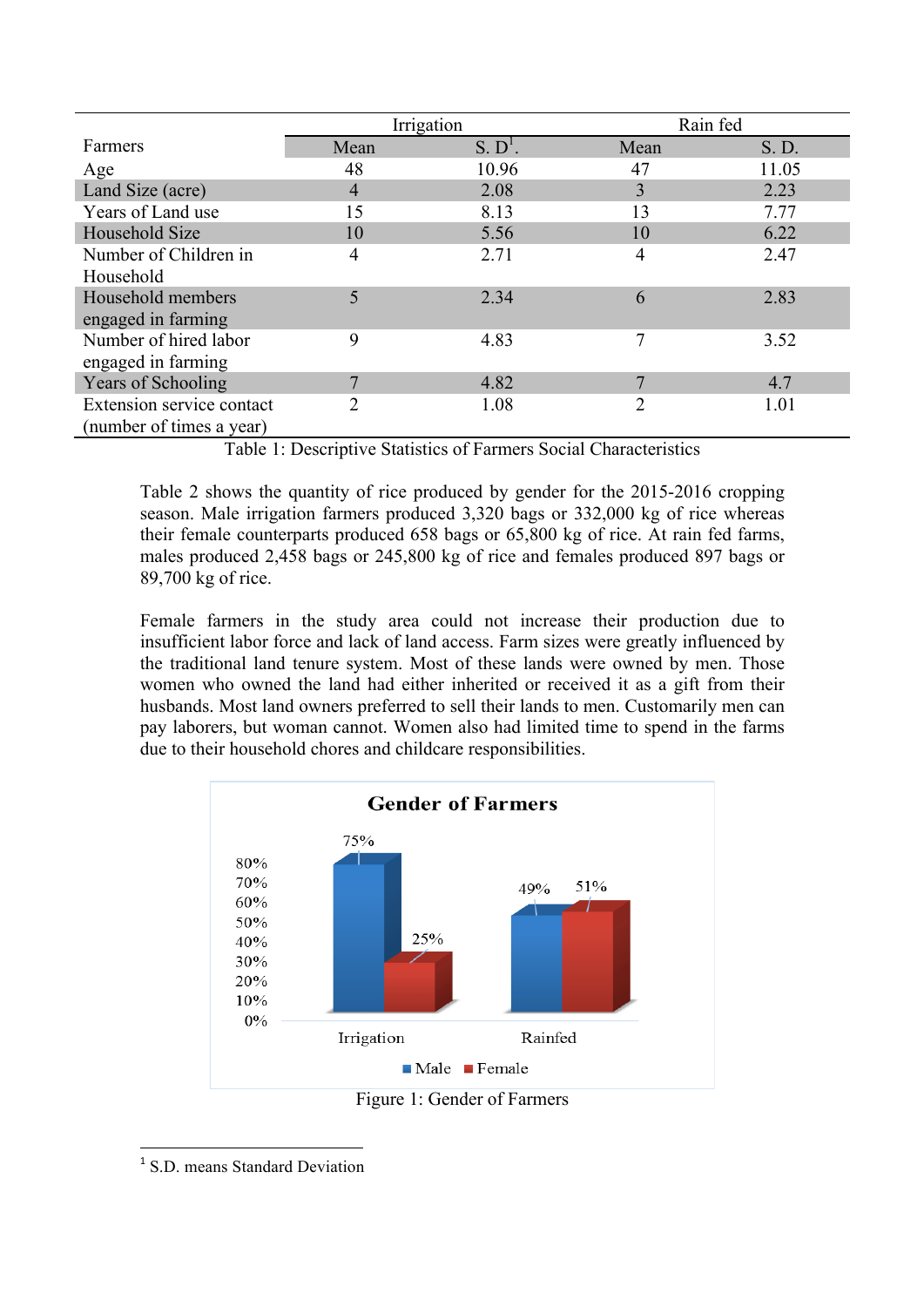| Farmer     | Male                 | Female              | Total      |
|------------|----------------------|---------------------|------------|
| Irrigation | $332,000 \text{ kg}$ | $65,800 \text{ kg}$ | 397,800 kg |
| Rain fed   | $245,800 \text{ kg}$ | $89,700 \text{ kg}$ | 335,500 kg |

Table 2: Quantity (Kg) of Rice Produced by Gender

# **4.2 Efficiency of Farmers**

Table 3 shows that the mean efficiency estimate for the irrigation farms was 63% whereas that of rain fed ones was  $37%$ . Irrigation farmers had higher efficiency because they received support from a non–governmental organization. Otherwise, irrigation in Ghana is very challenging largely because of inhibiting costs to establish and maintain the irrigation system.

Although these irrigation farmers produced more than rain fed farmers, this does not always mean that irrigation farmers receive more profits. As part of the agreement to receive irrigation support, these farmers must sell their products to this NGO association after every harvest. The association determines the price of rice by bag. Apart from building water reservoirs for farmers to do irrigation, the association supplies member farmers with seeds and fertilizers at a reduced cost. It also gives loans to their farmers at a lower interest rate with flexible payment plan.

| Efficiency |
|------------|
| 63%        |
| 37%        |
|            |

Table 3: Farmers Efficiency in Kassena–Nankana Municipality

# **4.3 Determinants of Rice Output**

Table 4 shows the result of the regression analysis of farmers' input variables on production. It indicates that land and labor significantly affected the efficiency of the farmers. In particular, land (R squared =  $0.764$ , Correlation =  $0.874$  and P value < 0.05) has the highest significance in determining the output of farms, followed by labor (R squared =  $0.381$ , Correlation =  $0.617$  and P value < 0.05). This implies that relatively larger farms with more hired laborers were more efficient than those with smaller ones with less labor forces. The amount of applied fertilizer ( $R$  squared  $=$ 0.001, Correlation =  $0.0316$  and P value  $> 0.05$ ) does not appear to have a significant impact on farmers' production.

| Variable   | R Squared | Correlation | P-Value    |
|------------|-----------|-------------|------------|
| Land       | 0.764     | 0.874       | $1.13E-36$ |
| Labor      | 0.381     | 0.617       | 9.11E-06   |
| Fertilizer | 0.001     | 0.0316      | 0.915457   |

Table 4: Farm Input Variables of Farmers on Production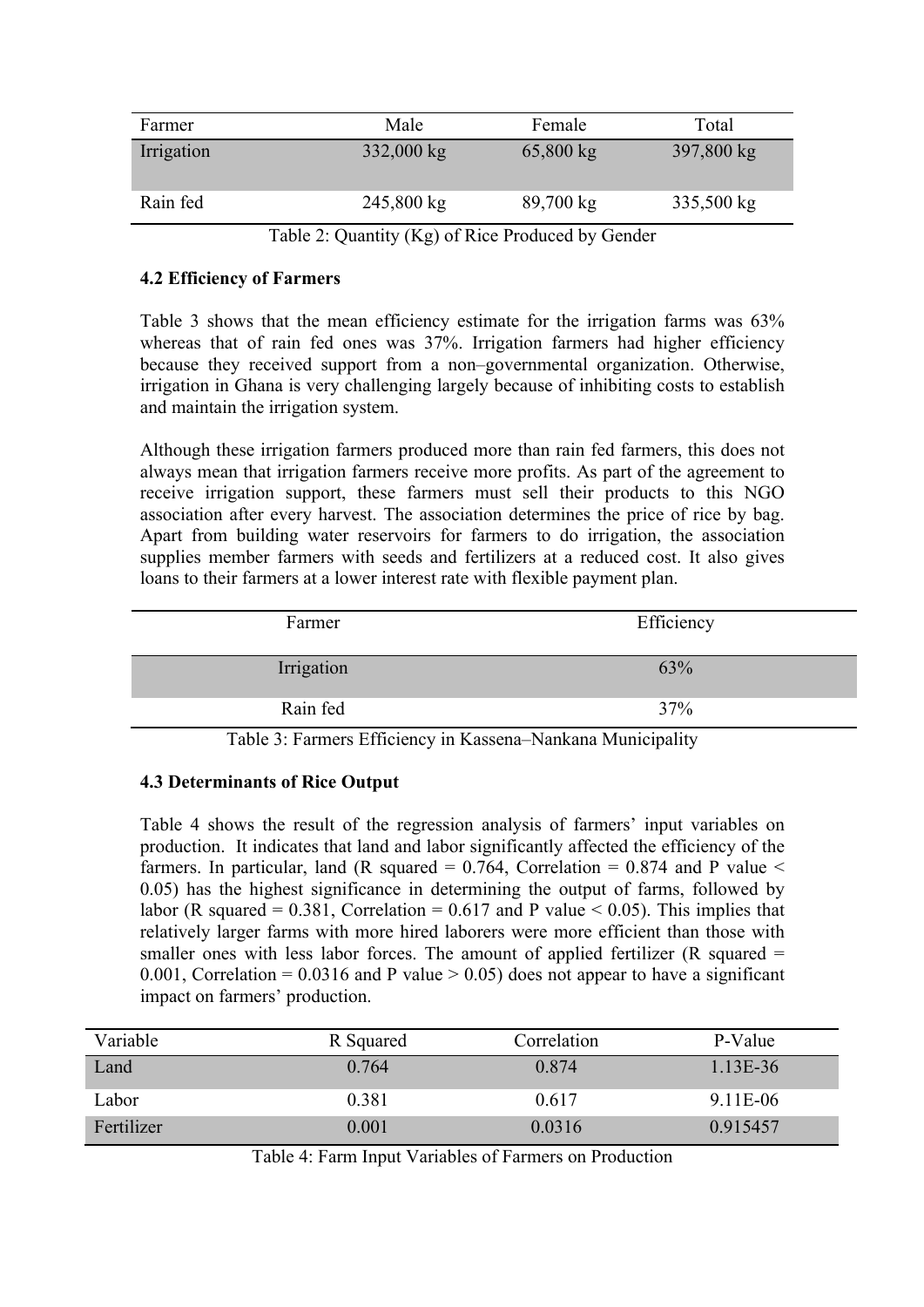Table 5 shows the result of the regression analysis on farmers' social variables concerning production. It indicates that age, education and years of farming experience had a positive relationship with farmers' output at 5% level of significance. Though these three social variables are not very strong statistically, they did influence the output. The implication is that more experienced farmers tend to be more efficient than those with less experience. This suggests that rice production efficiency in Kassena-Nankana Municipality could increase if younger farmers learn from experienced farmers. On the other hand, the number of times extension officers visit farms did not appear to have any positive effect on the output. Government agents from its agricultural extension service work under the Ministry of Food and Agriculture to provide new knowledge of agricultural practices to farmers. This result is contrary to the recent study published in *Science*, in which researchers found the good co-relation between personal initiative training and increase in profits (Campos et al., 2017).

| Variable                            | R Squared | Correlation | P-Value     |
|-------------------------------------|-----------|-------------|-------------|
| Age                                 | 0.063     | 0.2529      | 0.000724437 |
| Years of Farming<br>Experience      | 0.009     | 0.095       | 0.037858166 |
| <b>Extension Service</b><br>Contact | 0.023     | 0.152       | 0.185035421 |
| Education                           | 0.010     | 0.1         | 2.55E-20    |

Table 5: Social Variables of Farmers on Production

Table 6 shows the equations to assess various variables on farmers' rice production to be used for the regression model. It shows that an increase in the size of land, laborers and education raise the productivity of the average farmer, thereby increasing efficiency. Although an increase in the amount of fertilizer applied decreases the productivity of the farmer, older farmers with more years of farming experience tends to maximize their productivity.

| Variable $(X)$            | Equation              |
|---------------------------|-----------------------|
| Land                      | $Y = 11.36X + 8.621$  |
| Labor                     | $Y = 4.044X + 16.28$  |
| Fertilizer                | $Y = -3.047X + 52.31$ |
| Age                       | $Y = 0.640X + 18.43$  |
| <b>Farming Experience</b> | $Y=0.300X+43.20$      |
| Education                 | $Y = 0.599X + 44.59$  |
| Extension service contact | $Y = 4.057X + 41.63$  |

Table 6: Regression Model Equations of Variables on Farmers' Production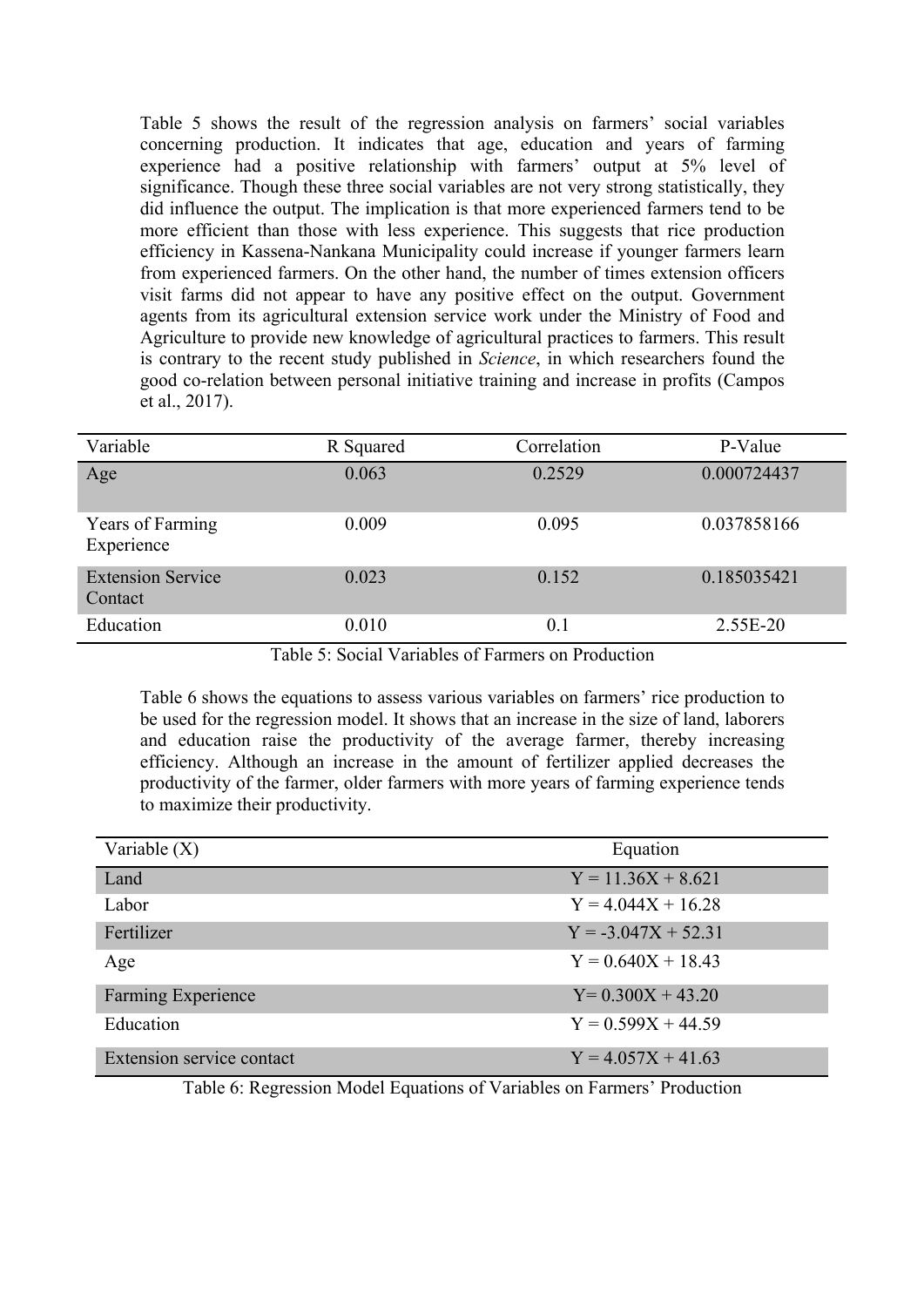# **5. Conclusion**

This paper has analyzed the efficiency of two groups of rice producers in Kassena-Nankana Municipality. The estimated mean efficiency for farms under irrigation was 63% while that of rain fed was 36%. This implies that irrigation farmers could reduce their farm inputs by 37% and still come out with the same level of production. The regression analysis indicates that land size, age, labor, education and years of farming experience significantly influenced the efficiency of rice production.

There is the need for the Ghana government to invest in rural agricultural education. Even though extension service personnel did not appear to be helpful in increasing production so far, extension service has a good potential to help farmers by using its good networks with farmers. For example, the personnel can connect experienced farmers to younger farmers so that more young farmers can succeed and increase their productivity. Also, to increase productivity among women farmers, further policies are needed to strengthen women's land rights, childcare facilities and education opportunities.

## **Acknowledgements**

We are grateful to one hundred and fifty farmers in Kassena–Nankana Municipality, who willingly allowed us to collect the data for our research.